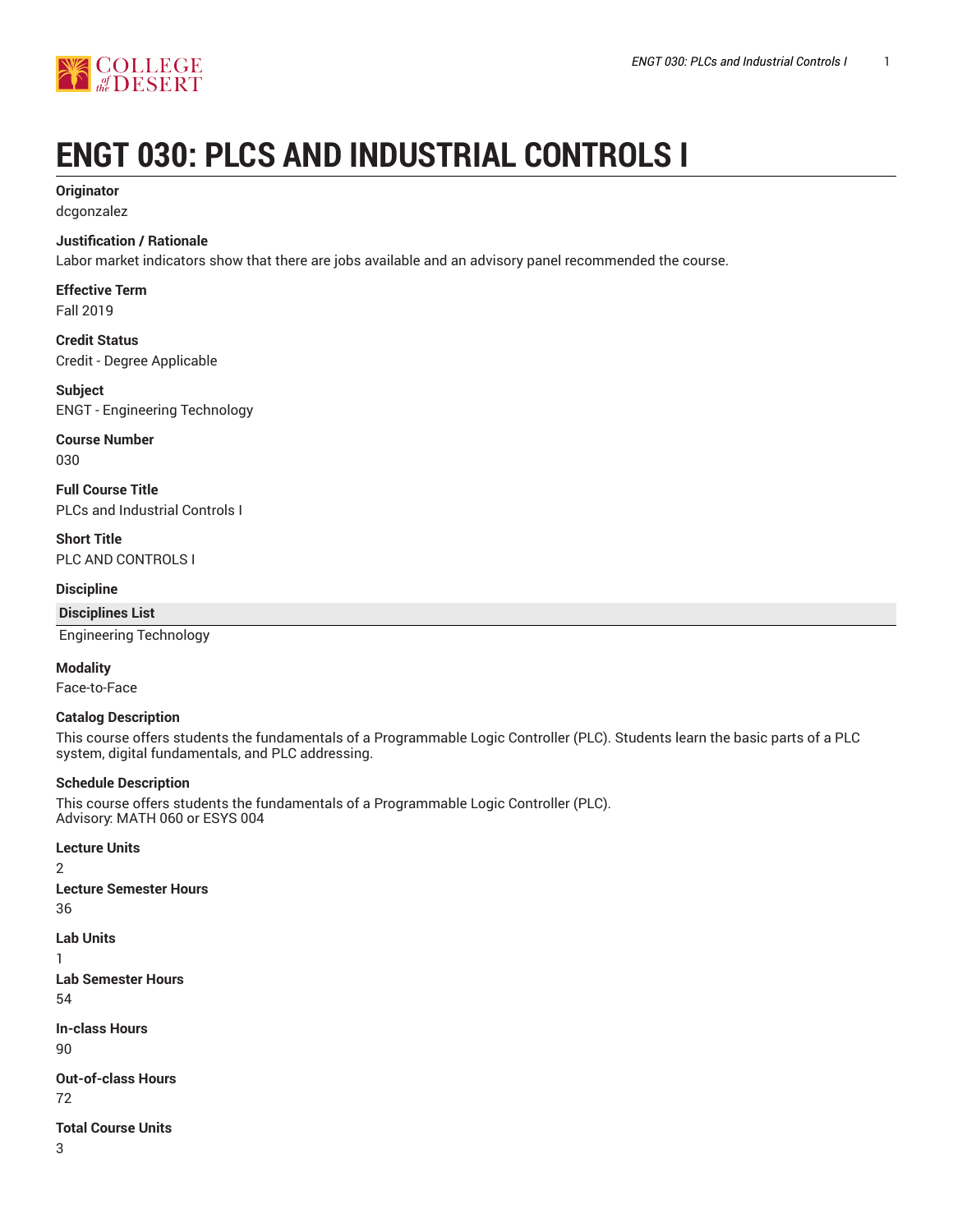

#### **Total Semester Hours**

162

**Prerequisite Course(s)** Advisory: MATH 060 or ESYS 004

# **Required Text and Other Instructional Materials**

#### **Resource Type**

Book

## **Author**

Petruzella, Frank D.

**Title** Programmable Logic Controllers

**Edition**

5th

**Publisher** McGraw-Hill Education

**Year** 2016

**College Level**

Yes

**ISBN #** 978-0073373843

### **Class Size Maximum**

30

**Entrance Skills** Ability to compute using the four basic operations.

#### **Prerequisite Course Objectives**

ESYS 004-Compute using the four basic operations of addition, subtraction, multiplication, and division on the rational numbers. MATH 060-Compute using the four basic operations of addition, subtraction, multiplication, and division on the rational numbers in both fraction and decimal form.

MATH 060-Apply the basic operations to solve application problems that involve whole numbers, integers, and rational numbers.

#### **Entrance Skills**

Ability to convert units.

#### **Prerequisite Course Objectives**

ESYS 004-Convert units within the US and metric systems and between the US and metric system units using unit fractions. ESYS 004-Use unit measure appropriately in applications. MATH 060-Recognize and convert between units of measurements in the American and metric systems.

MATH 060-Use unit measure appropriately in applications.

#### **Entrance Skills**

Ability to perform math with fractions.

#### **Prerequisite Course Objectives**

ESYS 004-Convert between improper fractions, mixed numbers, and decimals. ESYS 004-Use the fundamental property of fractions and prime factorizations to write equivalent fractions.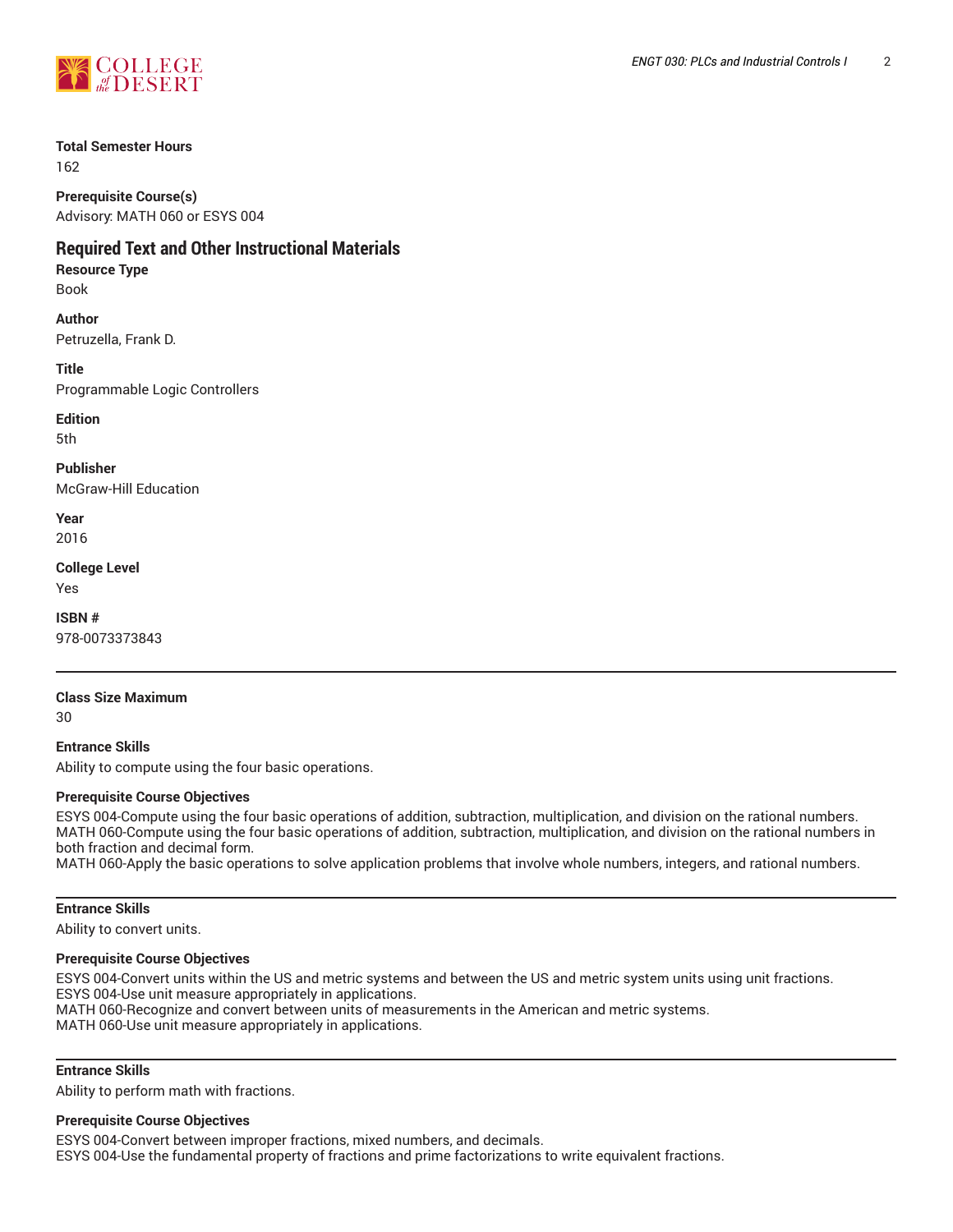

MATH 060-Apply methods of conversion between percents, decimals, and fractions.

#### **Entrance Skills**

Work with variables.

#### **Prerequisite Course Objectives**

MATH 060-Understand the concept of a variable and how a variable can be used to represent an unknown quantity. MATH 060-Evaluate an algebraic expression via substitution of rational numbers and determine if a given value is a solution to an algebraic equation

#### **Course Content**

- 1. Introduction to programmable logic controllers
	- a. Parts of a PLC
	- b. Principles of operation
	- c. Modifying the operation
	- d. PLCs versus computers
	- e. PLC Size and Application
- 2. PLC Hardware components
	- a. The I/O section
	- b. Discrete I/O modules
	- c. Analog I/O modules
	- d. Special I/O modules
	- e. I/O specifications
	- f. The Central Processing Unit (CPU)
	- g. Memory design
	- h. Memory types
	- i. Programming terminal devices
	- j. Recording and retrieving data
	- k. Human Machine Interfaces (HMIs)
- 3. Number Systems and Codes
	- a. Decimal system
	- b. Binary system
	- c. Negative numbers
	- d. Octal system
	- e. Hexadecimal system
	- f. Binary Coded Decimal (BCD) system
	- g. Gray code
	- h. ASCII code
	- i. Parity bit
	- j. Binary arithmetic
	- k. Floating point arithmetic
- 4. Fundamentals of Logic
	- a. The Binary Concept
	- b. AND, OR, and NOT functions
	- c. Boolean algebra
	- d. Developing logic gate circuits from boolean expressions
	- e. Producing the boolean equation for a given logic gate circuit
	- f. Hardwired logic versus programmed logic
	- g. Programming word level logic instructions
- 5. Basics of PLC programming
	- a. Processor memory organization
	- b. Program scan
	- c. PLC Programming languages
	- d. Bit-level logic instructions
	- e. Instruction addressing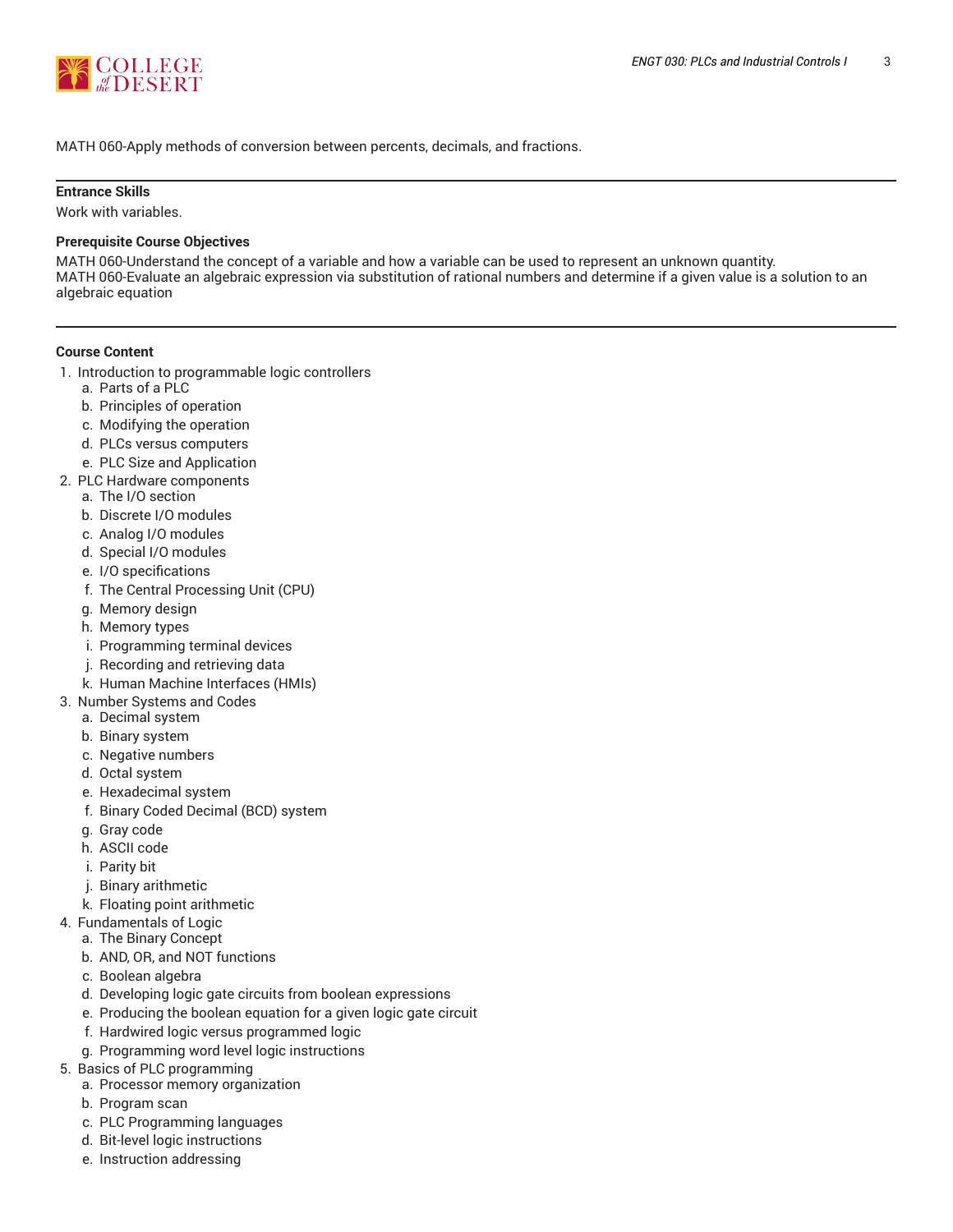

- f. Branch instructions
- g. Internal relay instructions
- h. Programming Examine If Closed and Examine If Open instructions
- i. Entering the Ladder Diagram
- j. Modes of operation
- k. Connecting with analog devices
- 6. Developing Fundamental PLC Wiring Diagrams and Ladder Logic Programs
	- a. Electromagnetic Control Relays
	- b. Contactors
	- c. Motor starters
	- d. Manually operated switches
	- e. Mechanically operated switches
	- f. Sensors
		- i. Proximity sensor
		- ii. Magnetic Reed Switch
		- iii. Light sensors
		- iv. Ultrasonic sensors
		- v. Strain/weight sensors
		- vi. Temperature sensors
		- vii. Flow measurement
	- viii. Velocity and position sensors
	- g. Output control devices
	- h. Seal-in circuits
	- i. Electrical interlocking circuits
	- j. Latching relays
	- k. Converting relay schematics into PLC Ladder Programs
	- l. Writing a Ladder Logic Program directly from a Narrative Description
- m. Instrumentation
- 7. Programming Timers
	- a. Mechanical timing relays
	- b. Timer instructions
	- c. On-delay timer instruction
	- d. Off-delay timer instruction
	- e. Retentive timer
	- f. Cascading timers

#### **Lab Content**

- 1. Introduction to PLC
- 2. Basic PLC Programming
- 3. Discrete I/O interface
- 4. PLCs and Relays
- 5. PLC Motor Control
- 6. PLCs and Switches
- 7. PLCs and Sensors
- 8. Timers
- 9. Introduction to PLC troubleshooting

#### **Course Objectives**

|             | <b>Objectives</b>                                                                                                                                      |
|-------------|--------------------------------------------------------------------------------------------------------------------------------------------------------|
| Objective 1 | Define what a programmable logic controller (PLC) is and list its advantages.                                                                          |
| Objective 2 | Outline the basic sequence of operation for a Programmable Logic Controller.                                                                           |
| Objective 3 | Describe the basic circuitry and applications for discrete and analog Input/Output (I/O) modules, and interpret typical<br>I/O and CPU specifications. |
| Objective 4 | Explain Input/Output addressing.                                                                                                                       |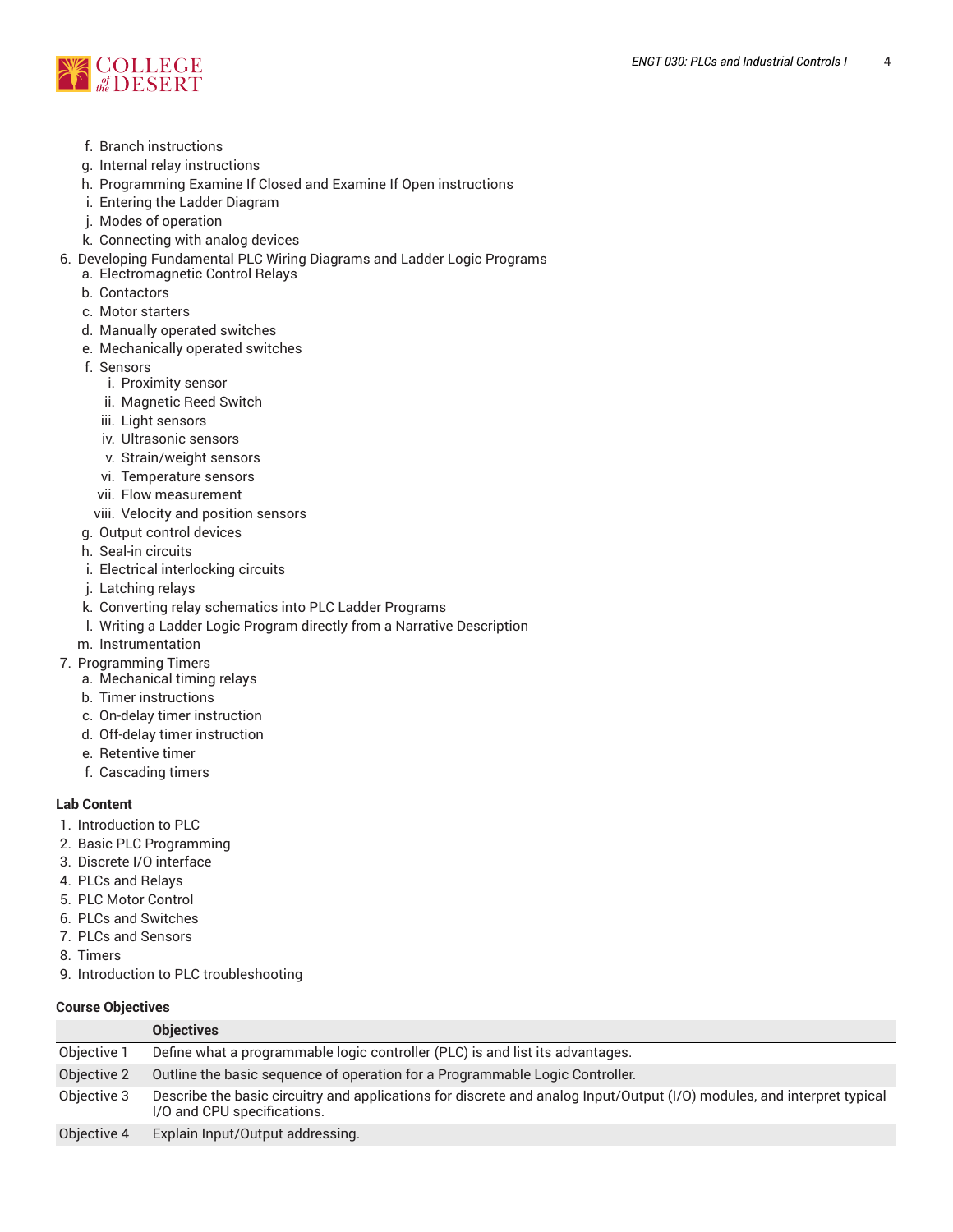

| Objective 5  | Define the decimal, binary, octal, and hexadecimal numbering systems and be able to convert from one numbering or<br>coding system to another. |
|--------------|------------------------------------------------------------------------------------------------------------------------------------------------|
| Objective 6  | Describe the binary concept and the functions of gates.                                                                                        |
| Objective 7  | Draw the logic symbol, construct a truth table, and state the Boolean equation for the AND, OR, and NOT functions.                             |
| Objective 8  | Convert relay ladder schematics to ladder logic programs.                                                                                      |
| Objective 9  | Program instructions that perform logical operations.                                                                                          |
| Objective 10 | Describe the Programmable Logic Controller program scan sequence.                                                                              |
| Objective 11 | Write and enter ladder logic programs.                                                                                                         |
| Objective 12 | Identify the functions of electromagnetic control relays, contactors, and motor starters.                                                      |
| Objective 13 | Compare sequential and combination control processes.                                                                                          |
| Objective 14 | Convert fundamental relay ladder diagrams to Programmable Logic Controller ladder logic programs.                                              |
| Objective 15 | Write Programmable Logic Controller programs directly from a narrative description.                                                            |

#### **Student Learning Outcomes**

|           | Upon satisfactory completion of this course, students will be able to:                                                                                        |
|-----------|---------------------------------------------------------------------------------------------------------------------------------------------------------------|
| Outcome 1 | Verbally explain how a Programmable Logic Controller system works and detail the function of each of the various<br>modules installed.                        |
| Outcome 2 | Operate Programmable Logic Controller software commands such as: file open, file save, print, set up header and<br>footer, enable forces, upload and download |
| Outcome 3 | Set up the Programmable Logic Controller software for ladder logic programming.                                                                               |

# **Methods of Instruction**

| <b>Method</b>                            | method will be used in this course.                                                                                                                                                                                                                    | Please provide a description or examples of how each instructional       |  |  |  |
|------------------------------------------|--------------------------------------------------------------------------------------------------------------------------------------------------------------------------------------------------------------------------------------------------------|--------------------------------------------------------------------------|--|--|--|
| Discussion                               | Students will discuss the material during lecture and lab.                                                                                                                                                                                             |                                                                          |  |  |  |
| Laboratory                               | presented in lecture.                                                                                                                                                                                                                                  | Laboratory will be used to gain a hands-on understanding of the material |  |  |  |
| Lecture                                  | Lecture will provide a theoretical introduction and explanation of the<br>material being covered.                                                                                                                                                      |                                                                          |  |  |  |
| Participation                            |                                                                                                                                                                                                                                                        | Students will be asked questions during lecture and lab.                 |  |  |  |
| <b>Methods of Evaluation</b>             |                                                                                                                                                                                                                                                        |                                                                          |  |  |  |
| <b>Method</b>                            | Please provide a description or examples of how<br>each evaluation method will be used in this course.                                                                                                                                                 | <b>Type of Assignment</b>                                                |  |  |  |
| Mid-term and final evaluations           | Students will be tested through Canvas to determine In Class Only<br>their understanding of the material.                                                                                                                                              |                                                                          |  |  |  |
| Group activity participation/observation | During lab students will work in teams to perform<br>and solve the lab report. Students will also discuss<br>their lab findings with their lab mates.                                                                                                  | In Class Only                                                            |  |  |  |
| Laboratory projects                      | Laboratory projects and findings will be evaluated<br>to gain a better understanding for the students'<br>comprehension of the material. Students will<br>perform the lab during lab hours. Students will write<br>their findings in a report at home. | In and Out of Class                                                      |  |  |  |
| Student participation/contribution       | Students will be evaluated by their participation in<br>both lecture and lab.                                                                                                                                                                          | In Class Only                                                            |  |  |  |
| Tests/Quizzes/Examinations               | Quizzes and Exams will include multiple choice<br>questions.                                                                                                                                                                                           | In Class Only                                                            |  |  |  |
| Written homework                         | Homework will be assigned via Canvas and some<br>questions will require a a short answer written<br>response. Written lab reports will also be assigned<br>and turned in.                                                                              | Out of Class Only                                                        |  |  |  |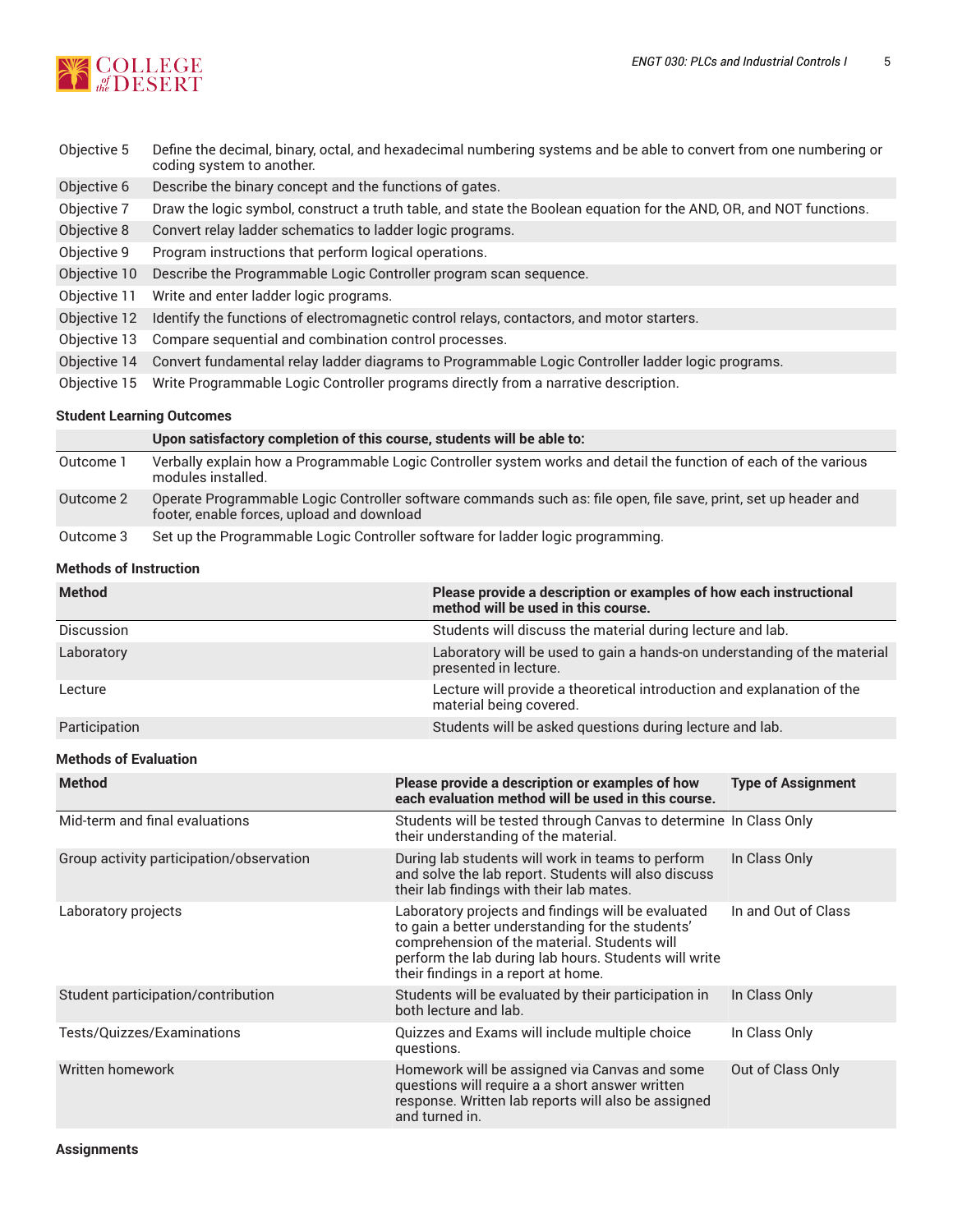

#### **Other In-class Assignments**

- 1. Take notes
- 2. Lab work
- 3. Lab notebook
- 4. Quizzes
- 5. Exams
- 6. Discussion

#### **Other Out-of-class Assignments**

- 1. Reading assignments
- 2. Writing assignments
- 3. Lab write-ups

**Grade Methods** Letter Grade Only

# **MIS Course Data**

**CIP Code** 15.0000 - Engineering Technology, General.

**TOP Code** 092400 - Engineering Technology, General

**SAM Code** C - Clearly Occupational

**Basic Skills Status** Not Basic Skills

**Prior College Level** Not applicable

**Cooperative Work Experience** Not a Coop Course

**Course Classification Status** Credit Course

**Approved Special Class** Not special class

**Noncredit Category** Not Applicable, Credit Course

**Funding Agency Category** Not Applicable

**Program Status** Not program-applicable

**Transfer Status** Transferable to CSU only

**Allow Audit** No

**Repeatability**

No